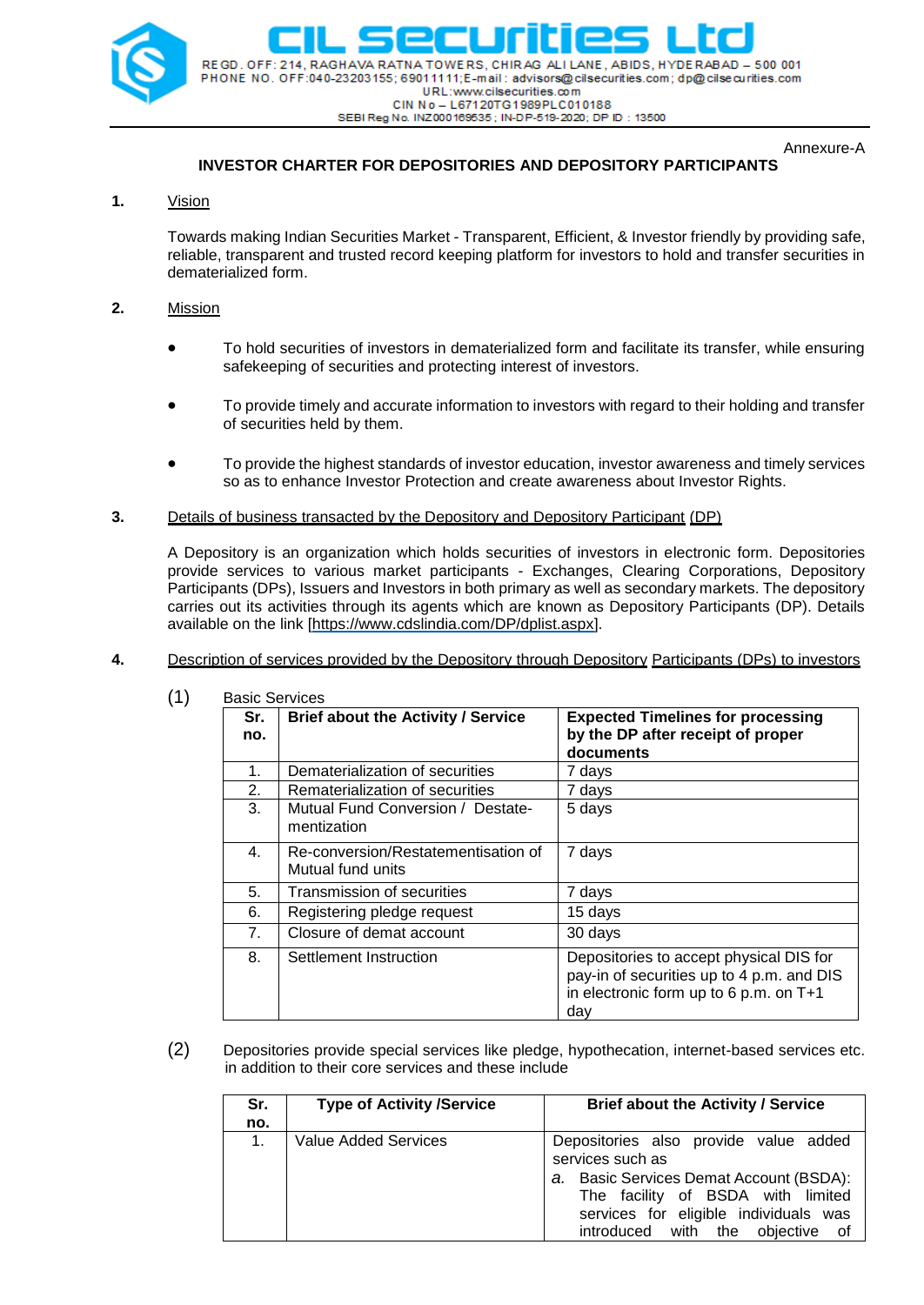



CIN No - L67120TG1989PLC010188<br>SEBI Reg No. INZ000189535 ; IN-DP-519-2020; DP ID : 13500

|    |                                                            | achieving wider financial inclusion and to<br>encourage holding of demat accounts.<br>No AnnualMaintenance Charges (AMC)<br>shall be levied, if the value of securities<br>holding is upto Rs. 50,000. For value of<br>holdings between Rs 50,001- 2,00,000,<br>AMC not exceeding Rs 100 is<br>chargeable. In case of debt securities,<br>there are no AMC charges for holding<br>value upto Rs 1,00,000 and a maximum<br>of Rs 100 as AMC is chargeable for<br>value of holdings between Rs 1,00,001<br>and Rs 2,00,000. |
|----|------------------------------------------------------------|---------------------------------------------------------------------------------------------------------------------------------------------------------------------------------------------------------------------------------------------------------------------------------------------------------------------------------------------------------------------------------------------------------------------------------------------------------------------------------------------------------------------------|
|    |                                                            | Transposition cum dematerialization:<br>b.<br>of<br>transposition-cum-<br>In.<br>case<br>dematerialisation,<br>client<br>can<br>get<br>securities dematerialised in the same<br>account ifthe names appearing on the<br>certificates match with the names in<br>which the account has been opened but<br>are in a different order. The same may<br>be done by submitting the security<br>certificates along with the Transposition<br>Form and Demat Request Form.                                                        |
|    |                                                            | c. Linkages with Clearing System:<br>for actual delivery of securities to the<br>clearing system from the selling brokers<br>and delivery of securities from the<br>clearing system to the buying broker.                                                                                                                                                                                                                                                                                                                 |
|    |                                                            | d.<br>Distribution of cash and non-cash<br>corporate benefits (Bonus, Rights, IPOs<br>etc.), stock lending, demat of NSC /<br>KVP, demat of warehouse receipts etc.                                                                                                                                                                                                                                                                                                                                                       |
| 2. | <b>Consolidated Account statement</b><br>(CAS)             | CAS is issued 10 days from the end of the<br>month (if there were transactions in the<br>previous month) or half yearly (if no<br>transactions).                                                                                                                                                                                                                                                                                                                                                                          |
| 3. | Digitalization of services provided<br>by the depositories | Depositories<br>offer<br>below<br>technology<br>solutions and e-facilities to their demat<br>account holders through DPs:                                                                                                                                                                                                                                                                                                                                                                                                 |
|    |                                                            | a. E-account opening:<br>Account opening through digital mode,<br>popularly known as "On-line Account<br>opening", wherein investor intending to<br>open the demat account can visit DP<br>website, fill in the required information,<br>submit the requireddocuments, conduct<br>video IPV and demat account gets<br>opened without visiting DPs office.                                                                                                                                                                 |
|    |                                                            | Online instructions for execution:<br>b.<br>internet-enabled services like Speed-e<br>(NSDL) & Easiest (CDSL) empower a<br>demat account holder in managing<br>his/hersecurities 'anytime-anywhere' in<br>an efficient and convenient manner and<br>submit instructions online without the                                                                                                                                                                                                                                |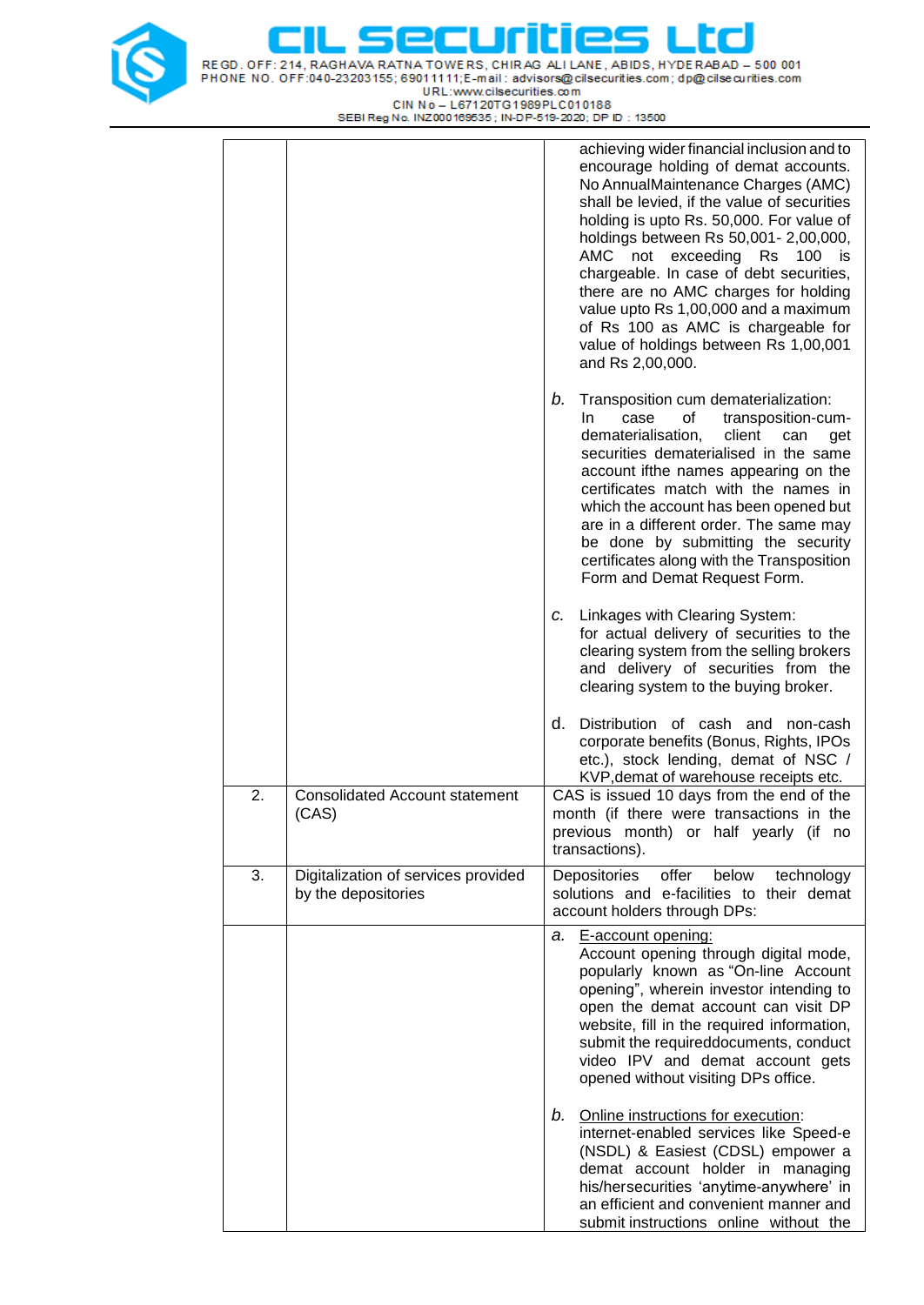



|  |    | need to use paper. These facilities<br>allows Beneficial Owner (BO) to submit<br>transfer<br>instructions<br>and<br>pledge<br>instructions including margin pledge<br>demat<br>their<br>account.<br>from<br>The<br>instruction facilities are also available<br>on mobile applications through android,<br>windows and IOS platforms.                                                                                                                                                                                                                                                                    |
|--|----|----------------------------------------------------------------------------------------------------------------------------------------------------------------------------------------------------------------------------------------------------------------------------------------------------------------------------------------------------------------------------------------------------------------------------------------------------------------------------------------------------------------------------------------------------------------------------------------------------------|
|  | C. | e-DIS / Demat Gateway:<br>Investors can give instructions for<br>transfer of securitiesthrough e-DIS apart<br>from physical DIS. Here, for on-market<br>transfer of securities, investors need to<br>provide settlement number along with<br>the ISIN and quantity of securities being<br>authorized for transfer. Client shall be<br>required to authorize eache-DIS valid for<br>a single settlement number / settlement<br>date, by way of OTP andPIN/password,<br>both generated at Depositories end.<br>Necessary risk containment measures<br>are being adopted by Depositories in<br>this regard. |
|  |    | d. e-CAS facility:<br>Consolidated Account Statements are<br>available online and could also be<br>accessed through mobile<br>app to<br>facilitate the investors to view their<br>holdings in demat form.                                                                                                                                                                                                                                                                                                                                                                                                |
|  | е. | Miscellaneous services:<br>Transaction alerts through SMS, e-<br>facilities,<br>locker<br>chatbots<br>for<br>instantaneously responding to investor<br>queries etc. have also been developed                                                                                                                                                                                                                                                                                                                                                                                                             |

# **4.** Details of Grievance Redressal Mechanism

|    | THE FTUCESS OF INVESION GITEVALICE TEGESSAL |                                                                                                     |
|----|---------------------------------------------|-----------------------------------------------------------------------------------------------------|
| 1. | Investor Complaint /                        | Investor can lodge complaint/grievance against the                                                  |
|    | Grievances                                  | Depository/DP in the following ways:                                                                |
|    |                                             | Electronic mode -<br>а.                                                                             |
|    |                                             | SCORES (a web based centralized grievance<br>(1)<br>redressal system of SEBI)                       |
|    |                                             | [https://www.scores.gov.in/scores/Welcome.ht<br>mll                                                 |
|    |                                             | (ii) Respective Depository's web portal dedicated<br>for the filing of compliant                    |
|    |                                             | [https://www.cdslindia.com/Footer/grievances.<br>aspx                                               |
|    |                                             | (iii) Emails to designated email IDs of Depository<br>[complaints@cdslindia.com]                    |
|    |                                             | Offline mode [details of link to the form to be provided<br>b.<br>by DPs]                           |
|    |                                             | The complaints/ grievances lodged directly with the<br>Depository shall be resolved within 30 days. |

(1) The Process of investor grievance redressal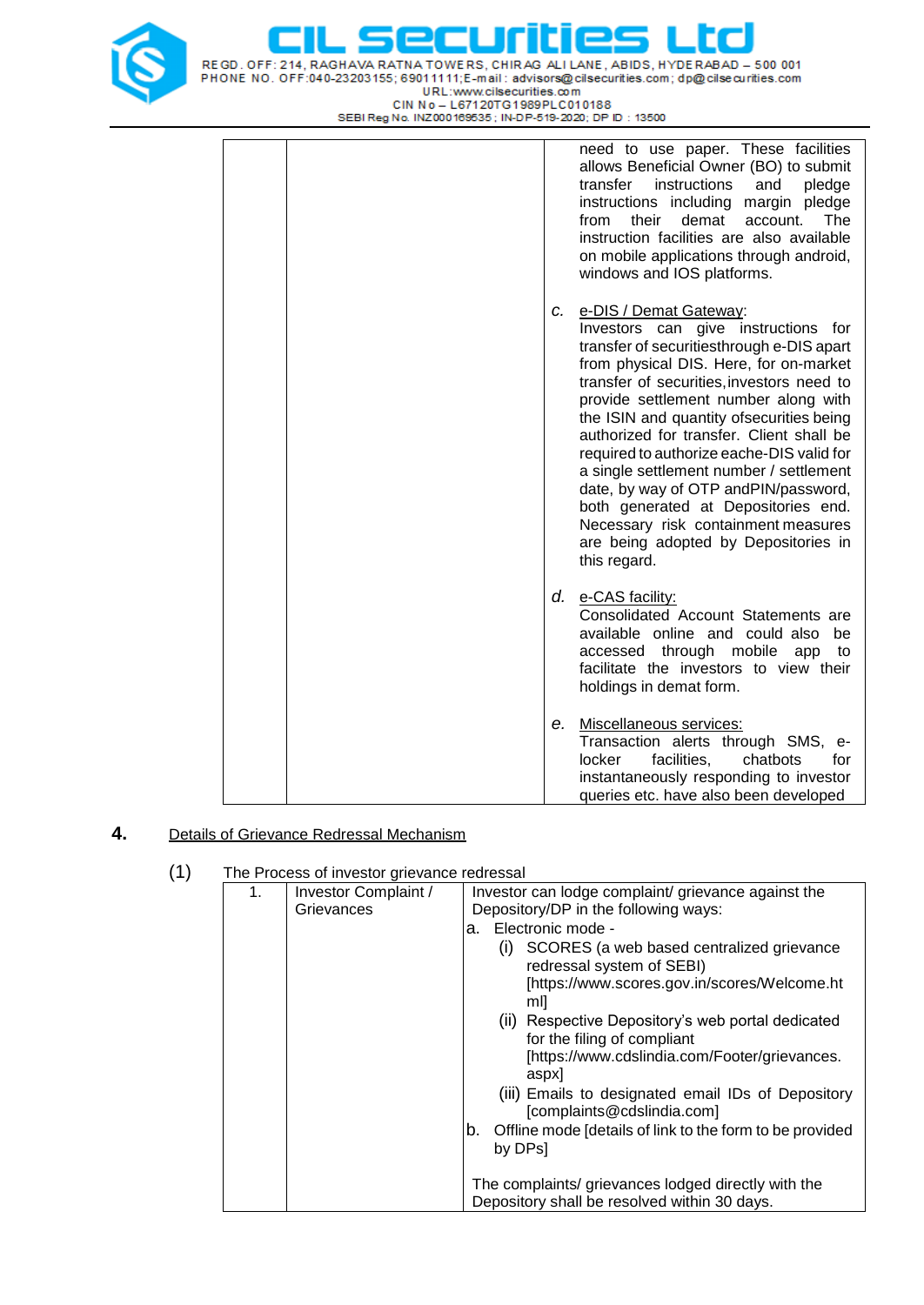

REGD. OFF: 214. RAGHAVA RATNA TOWERS. CHIRAG ALI LANE. ABIDS. HYDERABAD - 500 001 PHONE NO. OFF:040-23203155; 69011111;E-mail: advisors@cilsecurities.com; dp@cilsecurities.com URL:www.cilsecurities.com

CIN No - L67120TG1989PLC010188 SEBI Reg No. INZ000169535; IN-DP-519-2020; DP ID: 13500

| 2. | <b>Investor Grievance</b><br><b>Redressal Committee</b><br>of Depository | If no amicable resolution is arrived, then the Investor has<br>the option to refer the complaint/ grievance to the<br>Grievance Redressal Committee (GRC) of<br>the<br>Depository. Upon receipt of reference, the GRC will<br>endeavor to resolve the complaint/ grievance by hearing<br>the parties and examining the necessary information<br>and documents.                        |
|----|--------------------------------------------------------------------------|---------------------------------------------------------------------------------------------------------------------------------------------------------------------------------------------------------------------------------------------------------------------------------------------------------------------------------------------------------------------------------------|
| 3. | Arbitration<br>proceedings                                               | The Investor may also avail the arbitration mechanism<br>set out in the Byelaws and Business Rules/Operating<br>Instructions of the Depository in relation to any<br>grievance, or dispute relating to depository services.<br>The arbitration reference shall be concluded by way of<br>issue of an arbitral award within 4 months from the date<br>of appointment of arbitrator(s). |

# **Grievance Redressal Mechanism**

**Level 1** – Approach the Stock Broker / Depository Participant at the designated Investor Grievance e-mail ID for Trading & DP Activities - complaints@cilsecurities.com. The grievance will be redressed immediately, **but not later than 30 days** of the receipt of the grievance.

**Level 2** – Approach the Stock Exchange / Depository using the grievance mechanism mentioned at the website of the respective exchange / Depository.

NSE: [ignse@nse.co.in](mailto:ignse@nse.co.in) BSE: [is@bseindia.com](mailto:is@bseindia.com) MCX: [grievance@mcxindia.com](mailto:grievance@mcxindia.com) CDSL: [complaints@cdslindia.com](mailto:complaints@cdslindia.com) (Link: [https://www.cdslindia.com/Footer/grievance](http://www.cdslindia.com/Footer/grievances.aspx))s.aspx) Offline Mode: Compliant Form can be obtained from the Member / DP.

2) For the Multi-level complaint resolution mechanism available at the Depositories : If no amicable resolution is arrived, then the Investor has the option to refer the complaint/ grievance to the Grievance Redressal Committee (GRC) of the Depository. Upon receipt of reference, the GRC will endeavor to resolve the complaint/ grievanceby hearing the parties and

examining the necessary information and documents

## **Multi Level Compliant Resolution process mechanism at Depositories**

**5.** Guidance pertaining to special circumstances related to market activities: Termination of the Depository Participant

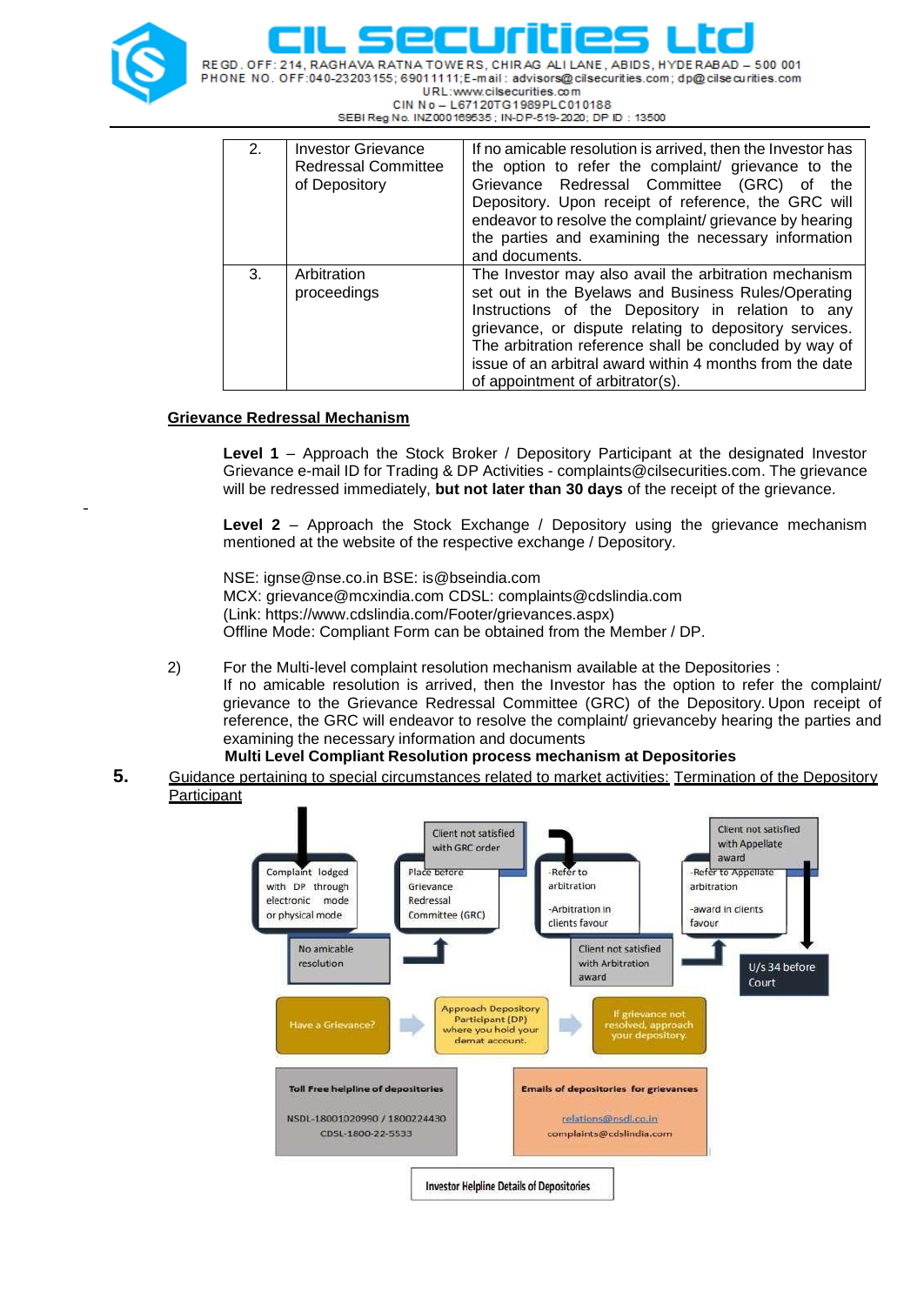

 $\equiv$ Ξ  $\blacksquare$ г

REGD. OFF: 214, RAGHAVA RATNA TOWERS, CHIRAG ALI LANE, ABIDS, HYDERABAD - 500 001<br>PHONE NO. OFF:040-23203155; 69011111;E-mail: advisors@cilsecurities.com; dp@cilsecurities.com URL:www.cilsecurities.com

CIN No - L67120TG1989PLC010188

| <b>SI</b><br>No. | Type of special circumstances                                                                                                                                                                                                                                                                               | <b>Timelines for the Activity/ Service</b>                                                                                                                                                                         |
|------------------|-------------------------------------------------------------------------------------------------------------------------------------------------------------------------------------------------------------------------------------------------------------------------------------------------------------|--------------------------------------------------------------------------------------------------------------------------------------------------------------------------------------------------------------------|
| $\mathbf 1$ .    | Depositories to terminate the participation<br>in case a participant no longer meets the<br>eligibility criteria and/or any other grounds<br>as mentioned in the bye laws like<br>suspension of trading member by the Stock<br>Exchanges.<br>• Participant surrenders the participation by<br>its own wish. | Client will have a right to transfer all its<br>securities to any other Participant of its choice<br>without any charges for the transfer within 30<br>days from the date of intimation by way of<br>letter/email. |

# **6. Dos and Don'ts for Investor**

| SI No.           | <b>Guidance</b>                                                                                                                                                                                                                 |
|------------------|---------------------------------------------------------------------------------------------------------------------------------------------------------------------------------------------------------------------------------|
| 1.               | Always deal with a SEBI registered Depository Participant for opening a demat account.                                                                                                                                          |
| $\overline{2}$ . | Read all the documents carefully before signing them.                                                                                                                                                                           |
| 3.               | Before granting Power of attorney to operate your demat account to an intermediary like<br>Stockbroker, Portfolio Management Services (PMS) etc., carefully examine the scope and<br>implications of powers being granted.      |
| 4.               | Always make payments to registered intermediary using banking channels.<br>No payment should be made in name of employee of intermediary.                                                                                       |
| 5.               | Accept the Delivery Instruction Slip (DIS) book from your DP only (pre-printed with a serial<br>number along with your Client ID) and keep it in safe custody and do not sign or issue blank<br>or partially filled DIS slips.  |
|                  | Always mention the details like ISIN, number of securities accurately. In case of any queries,<br>please contact your DP or broker and it should be signed by all demat account holders.                                        |
|                  | Strike out any blank space on the slip and Cancellations or corrections on the DIS should<br>be initialed or signed by all the account holder(s).                                                                               |
|                  | Do not leave your instruction slip book with anyone else.                                                                                                                                                                       |
|                  | Do not sign blank DIS as it is equivalent to a bearer cheque.                                                                                                                                                                   |
| 6.               | Inform any change in your Personal Information (for example address or Bank Account<br>details, email ID, Mobile number) linked to your demat account in the prescribed format and<br>obtain confirmation of updation in system |
| 7.               | Mention your Mobile Number and email ID in account opening form to receive SMS alerts<br>and regular updates directly from depository.                                                                                          |
| 8.               | Always ensure that the mobile number and email ID linked to your demat account are the<br>same as provided at the time of account opening/updation.                                                                             |
| 9.               | Do not share password of your online trading and demat account with<br>anyone.                                                                                                                                                  |
| 10.              | Do not share One Time Password (OTP) received from banks, brokers, etc.<br>These are meant to be used by you only.                                                                                                              |
| 11.              | Do not share login credentials of e-facilities provided by the depositories such as e-<br>DIS/demat gateway, SPEED-e/easiest etc. with anyone else.                                                                             |
| 12.              | Demat is mandatory for any transfer of securities of Listed public limited companies with<br>few exceptions.                                                                                                                    |
| 13.              | If you have any grievance in respect of your demat account, please write to<br>designated email IDs of depositories or you may lodge the same with SEBI online at<br>https://scores.gov.in/scores/Welcome.html                  |
| 14.              | Keep a record of documents signed, DIS issued and account statements received.                                                                                                                                                  |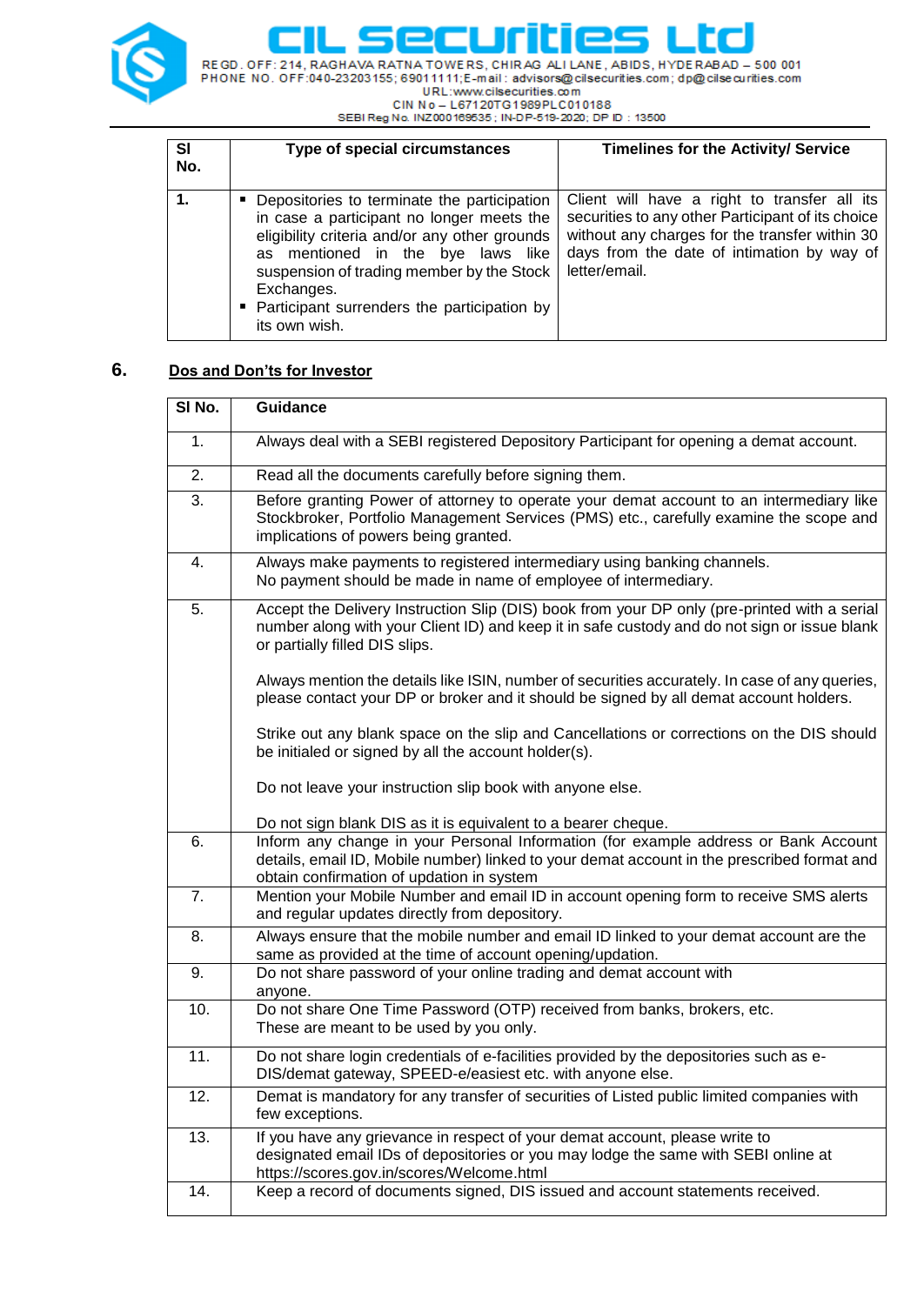

REGD. OFF: 214. RAGHAVA RATNA TOWERS. CHIRAG ALI LANE. ABIDS. HYDERABAD - 500 001

PHONE NO. OFF:040-23203155; 69011111;E-mail: advisors@cilsecurities.com; dp@cilsecurities.com URL:www.cilsecurities.com

CIN No - L67120TG1989PLC010188 SEBI Reg No. INZ000169535; IN-DP-519-2020; DP ID: 13500

| 15. | As Investors you are required to verify the transaction statement carefully for all debits and<br>credits in your account. In case of any unauthorized debit or credit, inform the DP or your<br>respective Depository. |
|-----|-------------------------------------------------------------------------------------------------------------------------------------------------------------------------------------------------------------------------|
| 16. | Appoint a nominee to facilitate your heirs in obtaining the securities in your demat account,<br>on completion of the necessary procedures.                                                                             |
| 17. | Register for Depository's internet-based facility or download mobile app of the depository to<br>monitor your holdings.                                                                                                 |
| 18. | Ensure that, both, your holding and transaction statements are received periodically as<br>instructed to your DP. You are entitled to receive a transaction statement every month if you<br>have any transactions.      |
| 19. | Do not follow herd mentality for investments. Seek expert and professional advice for your<br>investments                                                                                                               |
| 20. | Beware of assured/fixed returns.                                                                                                                                                                                        |

# **7. Rights of investors**

- Receive a copy of KYC, copy of account opening documents.
- No minimum balance is required to be maintained in a demat account.
- No charges are payable for opening of demat accounts.
- If executed, receive a copy of Power of Attorney. However, Power of Attorney is not a mandatory requirement as per SEBI / Stock Exchanges. You have the right to revoke any authorization given at any time.
- You can open more than one demat account in the same name with single DP/ multiple DPs.
- Receive statement of accounts periodically. In case of any discrepancies in statements, take up the same with the DP immediately. If the DP does not respond, take up the matter with the Depositories.
- Pledge and /or any other interest or encumbrance can be created on demat holdings.
- Right to give standing instructions with regard to the crediting of securities in demat account.
- Investor can exercise its right to freeze/defreeze his/her demat account or specific securities / specific quantity of securities in the account, maintained with the DP.
- In case of any grievances, Investor has right to approach Participant or Depository or SEBI for getting the same resolved within prescribed timelines.
- Every eligible investor shareholder has a right to cast its vote on various resolutions proposed by the companies for which Depositories have developed an internet based 'e-Voting' platform.
- Receive information about charges and fees. Any charges/tariff agreed upon shall not increase unless a notice in writing of not less than thirty days is given to the Investor

## **8. Responsibilities of Investors.**

- Deal with a SEBI registered DP for opening demat account, KYC and Depository activities.
- Provide complete documents for account opening and KYC (Know Your Client). Fill all the required details in Account Opening Form / KYC form in own handwriting and cancel out the blanks.
- Read all documents and conditions being agreed before signing the account opening form.
- Accept the Delivery Instruction Slip (DIS) book from DP only (preprinted with a serial number along with client ID) and keep it in safe custody and do not sign or issue blank or partially filled DIS.
- Always mention the details like ISIN, number of securities accurately.
- Inform any change in information linked to demat account and obtain confirmation of updation in the system.
- Regularly verify balances and demat statement and reconcile with trades / transactions.
- Appoint nominee(s) to facilitate heirs in obtaining the securities in their demat account.
- Do not fall prey to fraudsters sending emails and SMSs luring to trade in stocks / securities promising huge profits.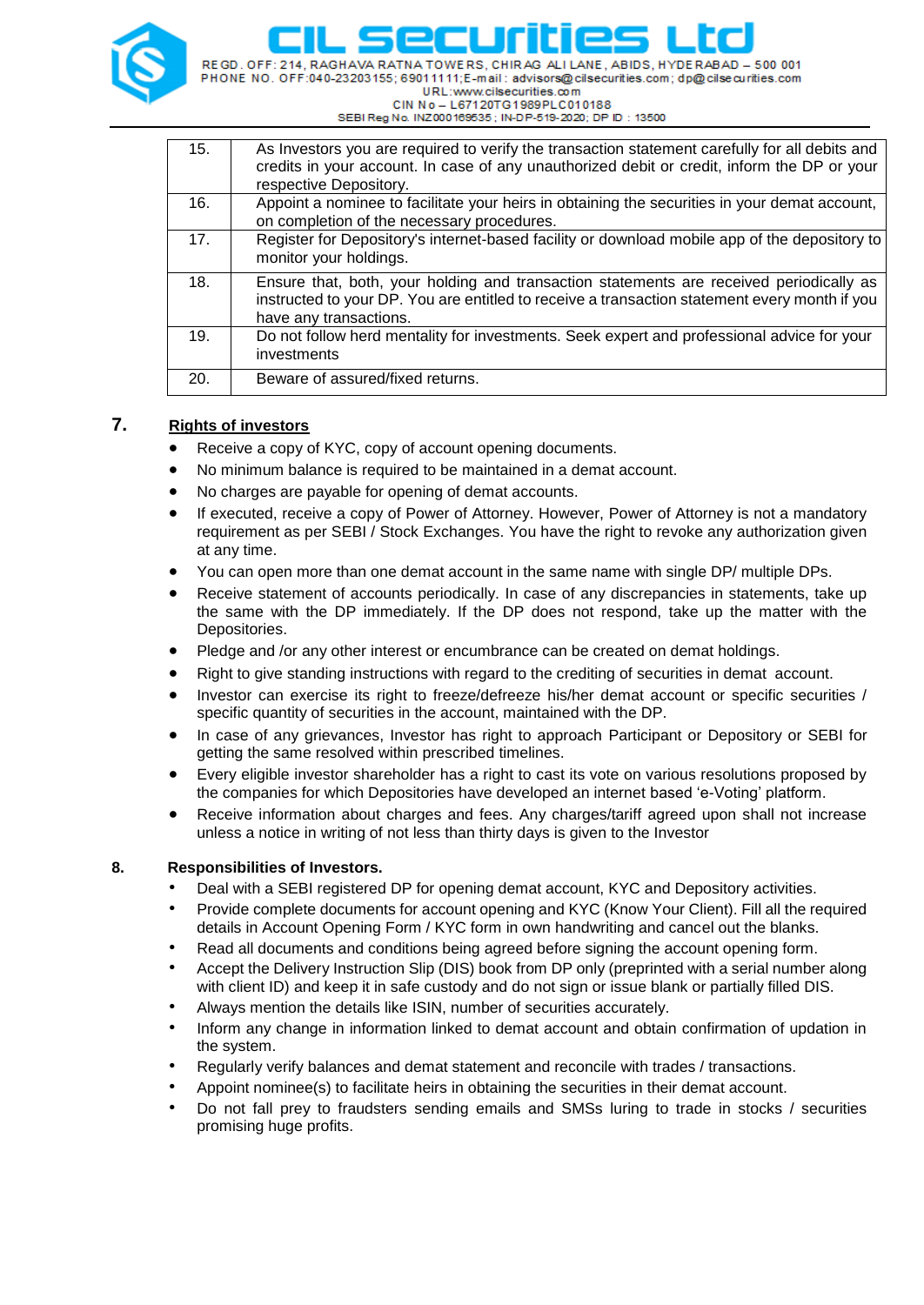

#### Annexure-B

Format for Investor Complaints Data to be displayed by depository Participants on their respective websites

## **Data for month ending – May, 2022**

| Sr.            | Received from        | Carried  | Received   | Total   | Resolved* |          | Pending at the end of |                   |
|----------------|----------------------|----------|------------|---------|-----------|----------|-----------------------|-------------------|
| No             |                      | forward  | during the | pending |           |          | the month**           |                   |
|                |                      | from     | month      |         |           | Pending  | Pending               | time $\wedge$ (in |
|                |                      | previous |            |         |           | for less | for more              | days)             |
|                |                      | month    |            |         |           | than 3   | than 3                |                   |
|                |                      |          |            |         |           | months   | months                |                   |
|                | 2                    | 3        | 4          | 5       | 6         |          |                       | 8                 |
|                | Directly from        | Nil      | Nil        | Nil     | Nil       | Nil      | Nil                   | Nil               |
|                | Investors            |          |            |         |           |          |                       |                   |
| 2              | <b>SEBI</b>          | Nil      | Nil        | Nil     | Nil       | Nil      | Nil                   | Nil               |
|                | (SCORES)             |          |            |         |           |          |                       |                   |
| 3              | Depositories         | Nil      | Nil        | Nil     | Nil       | Nil      | Nil                   | Nil               |
| $\overline{4}$ | <b>Other Sources</b> | Nil      | Nil        | Nil     | Nil       | Nil      | Nil                   | Nil               |
|                | (if any)             |          |            |         |           |          |                       |                   |
| 5              | <b>Grand Total</b>   | Nil      | Nil        | Nil     | Nil       | Nil      | Nil                   | Nil               |

## **Trend of monthly disposal of complaints**

| Sr | Received from      | Carried forward | Received during | Total pending | Resolved** |
|----|--------------------|-----------------|-----------------|---------------|------------|
| N. |                    | from previous   | the month       |               |            |
| 0  |                    | month           |                 |               |            |
|    | 2                  | 3               | 4               | 5             | 6          |
|    | June-2021          | Nil             | Nil             | Nil           | Nil        |
| 2  | <b>July-2021</b>   | Nil             | Nil             | Nil           | Nil        |
| 3  | August-2021        | Nil             | Nil             | Nil           | Nil        |
| 4  | September-2021     | Nil             | Nil             | Nil           | Nil        |
| 5  | October-2021       | Nil             | Nil             | Nil           | Nil        |
| 6  | November-2021      | Nil             | Nil             | Nil           | Nil        |
| 7  | December-2021      | Nil             | Nil             | Nil           | Nil        |
| 8  | January-2022       | Nil             | Nil             | Nil           | Nil        |
| 9  | February-2022      | Nil             | Nil             | Nil           | Nil        |
| 10 | March-2022         | Nil             | Nil             | Nil           | Nil        |
| 11 | April-2022         | Nil             | Nil             | Nil           | Nil        |
| 12 | May-2022           | Nil             | Nil             | Nil           | Nil        |
|    | <b>Grand Total</b> | Nil             | Nil             | Nil           | Nil        |

\* Should include complaints of previous months resolved in the current month, if any.

\*\*Should include total complaints pending as on the last day of the month, if any.

^Average resolution time is the sum total of time taken to resolve each complaint in the current month divided by total number of complaints resolved in the current month.